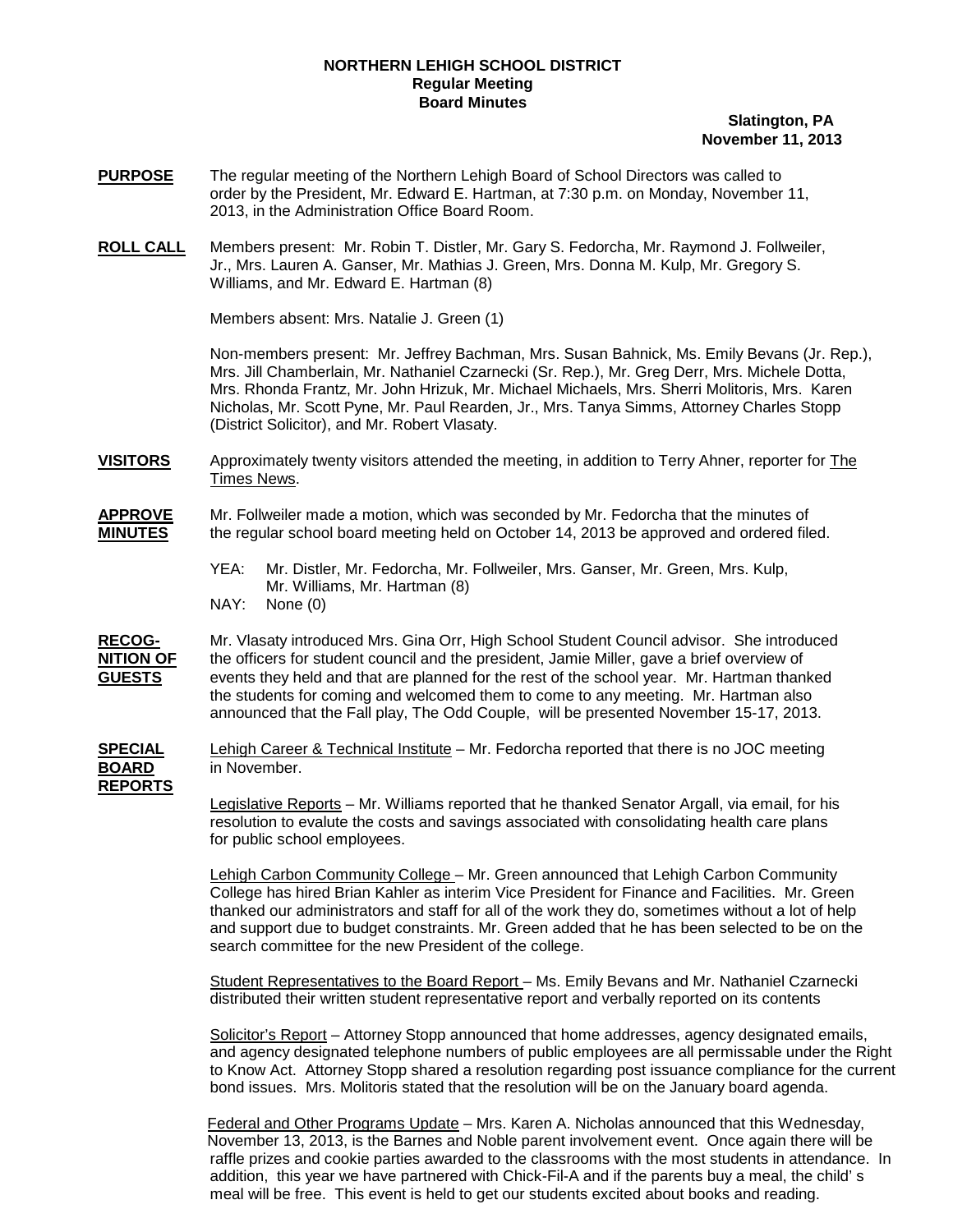| <b>SPECIAL</b><br><b>BOARD</b><br><b>REPORTS</b> | Business Manager's Report - Mrs. Frantz reported that they are actively working on next year's<br>budget.                                                                                                                                                                                                                                                                                                                                       |
|--------------------------------------------------|-------------------------------------------------------------------------------------------------------------------------------------------------------------------------------------------------------------------------------------------------------------------------------------------------------------------------------------------------------------------------------------------------------------------------------------------------|
| <u>(cont.)</u>                                   | <b>Superintendent's Report</b>                                                                                                                                                                                                                                                                                                                                                                                                                  |
|                                                  | Mr. Michaels announced that American Education Week is November 18-22, 2013. Mr. Michaels<br>thanked the parents, the School Board, the teaching staff and the support staff for their dedication<br>to the children of this district and he encouraged the board members to visit the buildings to see<br>the great things happening in our district.                                                                                          |
|                                                  | Mr. Michaels announced that Brandywine Transportation has been outstanding and very<br>accomodating to the needs of the district. Mr. Michaels stated that we have not had any<br>complaints and they are always eager to work with us to better their service.                                                                                                                                                                                 |
|                                                  | Mr. Michaels reminded board members that Monday, December 2, 2013 is the next School Board<br>meeting beginning with a holiday dinner at 5:30 PM at the Middle School Annex, followed by the<br>Reorganization meeting in the Board Room at 7:15PM. The Regular School Board Meeting will<br>follow at 7:30PM.                                                                                                                                  |
|                                                  | Mr. Michaels stated that on the agenda this evening is the Early Retirement Incentive Plan that is<br>always written in the affirmative. It is up to the Board of Education to decide if they are willing to<br>offer it.                                                                                                                                                                                                                       |
|                                                  | Mr. Michaels recognized Mrs. Lauren Ganser who has served on this board for twelve years.<br>She served one year as the President and four as the Vice President. Mr. Michaels thanked Mrs.<br>Ganser for being an advocate for the students and the citizens of this community.                                                                                                                                                                |
|                                                  | Mr. Greg Derr did a School Safety and Security presentation for the board. He showed a<br>substantial list of projects that have been done since 2008 as well as a few that are being<br>considered for the future. Mr. Michaels added that we have several teams going to different<br>safety and security conferences that are bringing back ideas so we can be better prepared. Mr.<br>Derr invited the board members to tour the buildings. |
|                                                  | Mr. Green questioned the showing of identification to enter the buildings. Mr. Michaels stated<br>that it was on the recommendation of the State Police, FBI and Homeland Security.                                                                                                                                                                                                                                                             |
| <b>PERSONNEL</b>                                 | Mrs. Ganser made a motion, which was seconded by Mrs. Kulp, that the Board of Education<br>approves the following personnel items:                                                                                                                                                                                                                                                                                                              |
| Family<br>Medical<br>Leave                       | Approve the request of employee #4700 to take a twelve week Family Medical Leave<br>beginning on October 28, 2013 for his own health reasons. Employee will be using<br>accumulated sick days in conjunction with the family medical leave. Employee plans to<br>return to his current position upon release from his attending physician.                                                                                                      |
| Interpreter<br><b>Services</b>                   | Approve Diana Beltran to act as a Spanish Interpreter on an as needed basis for the district.<br>Ms. Beltran will receive \$30 per hour for this service and will receive a minimum of one hour<br>of compensation per session.                                                                                                                                                                                                                 |
| Co-Curricular<br>Appointments<br>2013-2014       | Julie Wagaman*<br><b>Assistant Softball Coach</b><br>\$2,990.49<br>*Pending Verification of Missing Personnel File Items                                                                                                                                                                                                                                                                                                                        |
| Co-Curricular<br><b>Volunteers</b><br>2013-2014  | Nick Hosford*<br><b>Assistant Wrestling Coach</b><br>*Pending Verification of Missing Personnel File Items                                                                                                                                                                                                                                                                                                                                      |
| Substitute-<br>Instructional                     | Approve the following substitute teachers for the 2013-2014 school year at the 2013-2014<br>substitute teacher rates as approved on the Supplementary Personnel Salary Schedule:                                                                                                                                                                                                                                                                |
|                                                  | Annette Benedetto* - CLIU Guest Teacher<br>Jo Lynn Gazo* - CLIU Guest Teacher<br>Ines Heuser* - CLIU Guest Teacher                                                                                                                                                                                                                                                                                                                              |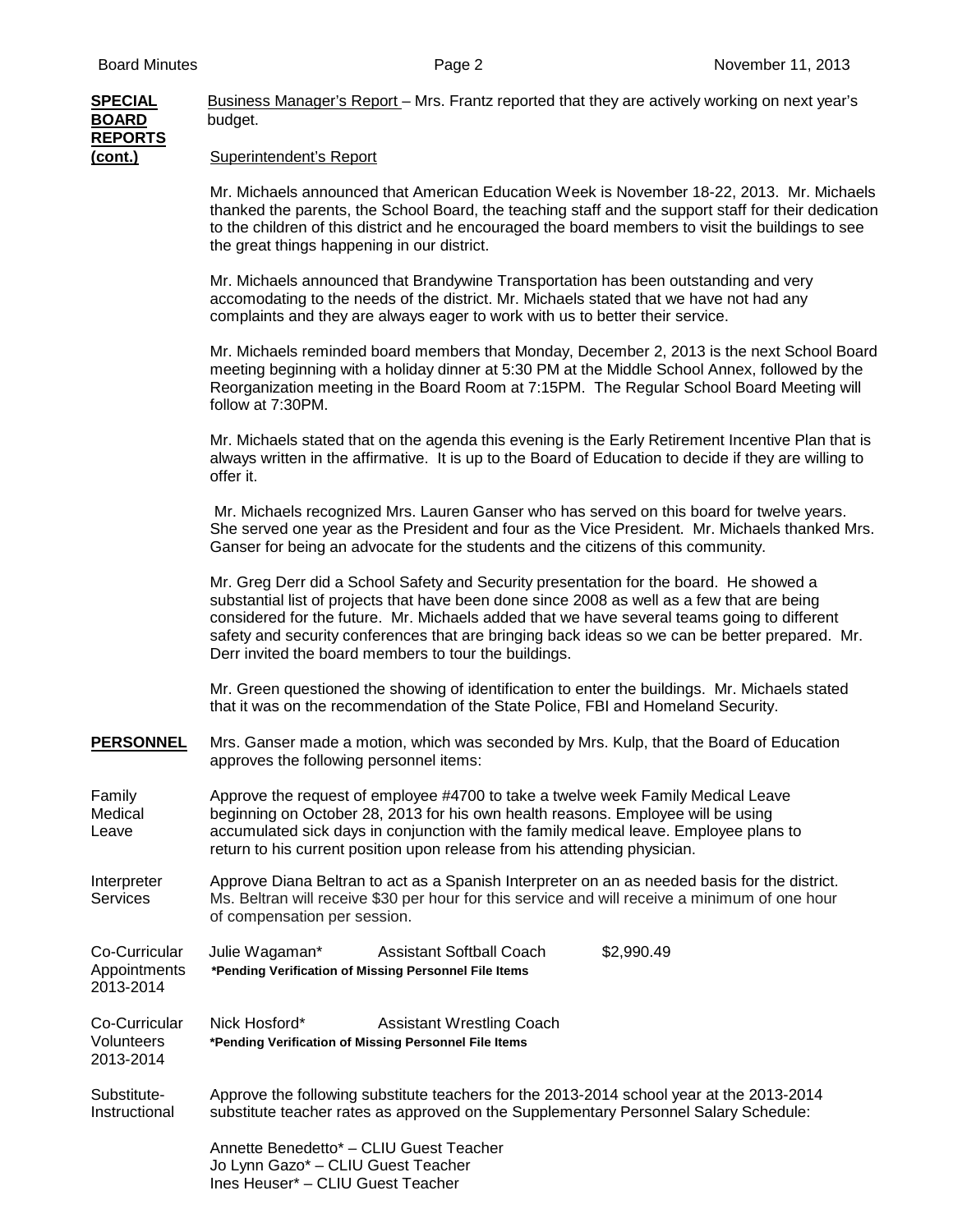| <b>PERSONNEL</b><br>(cont.)                               | Seth McLaughlin* - CLIU Guest Teacher<br>Roobhenn Smith* - CLIU Guest Teacher<br>Patricia Sottolano*- CLIU Guest Teacher<br>Randy Utsch*- CLIU Guest Teacher<br>*Pending Verification of Missing Personnel File Items                                                                                                                                                      |
|-----------------------------------------------------------|----------------------------------------------------------------------------------------------------------------------------------------------------------------------------------------------------------------------------------------------------------------------------------------------------------------------------------------------------------------------------|
|                                                           | Mr. Distler, Mr. Fedorcha, Mr. Follweiler, Mrs. Ganser, Mr. Green, Mrs. Kulp,<br>YEA:<br>Mr. Williams, Mr. Hartman (8)<br>NAY:<br>None $(0)$                                                                                                                                                                                                                               |
| <b>CONFER-</b><br><b>ENCES</b>                            | Mr. Distler made a motion, which was seconded by Mr. Fedorcha, that the Board of<br>Education approves the following conferences:                                                                                                                                                                                                                                          |
|                                                           | Allison Chruscial - Pennsylvania School Counselors Association 58th Annual Conference -<br>School Counselors: Collaborating for Student Success - December 5-7, 2013 - Lancaster Host<br>Resort and Conference Center, Lancaster, PA - Registration: \$335.00, Lodging: \$126.54 -<br>Total Approximate Cost: \$461.54 - Funding: High School Guidance Budget.             |
|                                                           | Sheila Lanshe - Pennsylvania School Counselors Association 58th Annual Conference -<br>School Counselors: Collaborating for Student Success - December 5-7, 2013 - Lancaster Host<br>Resort and Conference Center, Lancaster, PA - Registration: \$335.00, Lodging: \$126.54,<br>Travel: \$48.00- Total Approximate Cost: \$509.54 - Funding: High School Guidance Budget. |
|                                                           | Karen Nicholas - 2013 SAS Institute: Resources for Improving School Effectiveness -<br>December 8-10, 2013 - Hershey Lodge, Hershey, PA - Registration: \$100.00, Lodging:<br>\$277.50, Meals: \$25.00, Travel: \$79.10 - Total Approximate Cost: \$481.60 - Funding:<br>Curriculum and Instruction Budget.                                                                |
|                                                           | Mr. Distler, Mr. Fedorcha, Mr. Follweiler, Mrs. Ganser, Mr. Green, Mrs. Kulp,<br>YEA:<br>Mr. Williams, Mr. Hartman (8)<br>NAY:<br>None (0)                                                                                                                                                                                                                                 |
| <b>POLICY</b>                                             | Mr. Fedorcha made a motion, which was seconded by Mr. Williams, that the Board of Education<br>approves the following policy items:                                                                                                                                                                                                                                        |
| Non-Resident<br><b>Students</b>                           | Approve the request of the parents of a fifth grade student and a seventh grade student<br>who are moving into Slatington Borough, to allow their students to enroll in the Northern<br>Lehigh School District in accordance with school board policy #202.                                                                                                                |
|                                                           | Mrs. Ganser questioned how long the residents have to move into the district. Mr.<br>Michaels added that we are following policy #202 which allows them 60 days.                                                                                                                                                                                                           |
|                                                           | YEA:<br>Mr. Distler, Mr. Fedorcha, Mr. Follweiler, Mrs. Ganser, Mr. Green, Mrs. Kulp,<br>Mr. Williams, Mr. Hartman (8)<br>NAY:<br>None $(0)$                                                                                                                                                                                                                               |
| <b>NEW</b><br><b>BUSINESS</b><br><b>ERIP</b><br>2013-2014 | Mr. Fedorcha made a motion, which was seconded by Mr. Williams, that the Board of<br>Education approve to adopt an Early Retirement Incentive Plan for all eligible professional<br>employees, on a voluntary basis for the 2013-2014 school year.                                                                                                                         |
|                                                           | YEA:<br>None $(0)$<br>NAY:<br>Mr. Distler, Mr. Fedorcha, Mr. Follweiler, Mrs. Ganser, Mr. Green, Mrs. Kulp,<br>Mr. Williams, Mr. Hartman (8)<br>Motion defeated.                                                                                                                                                                                                           |
| <b>FINANCIAL</b><br>Financial<br>Reports                  | Mr. Fedorcha made a motion, which was seconded by Mrs. Kulp, that the Board of Education<br>approves the following financial items:                                                                                                                                                                                                                                        |
|                                                           | General Fund June, July, August, September, and October<br>NLMS Student Activities Account months of August and September<br>NLHS Student Activities and Scholarship Account months of August and September                                                                                                                                                                |